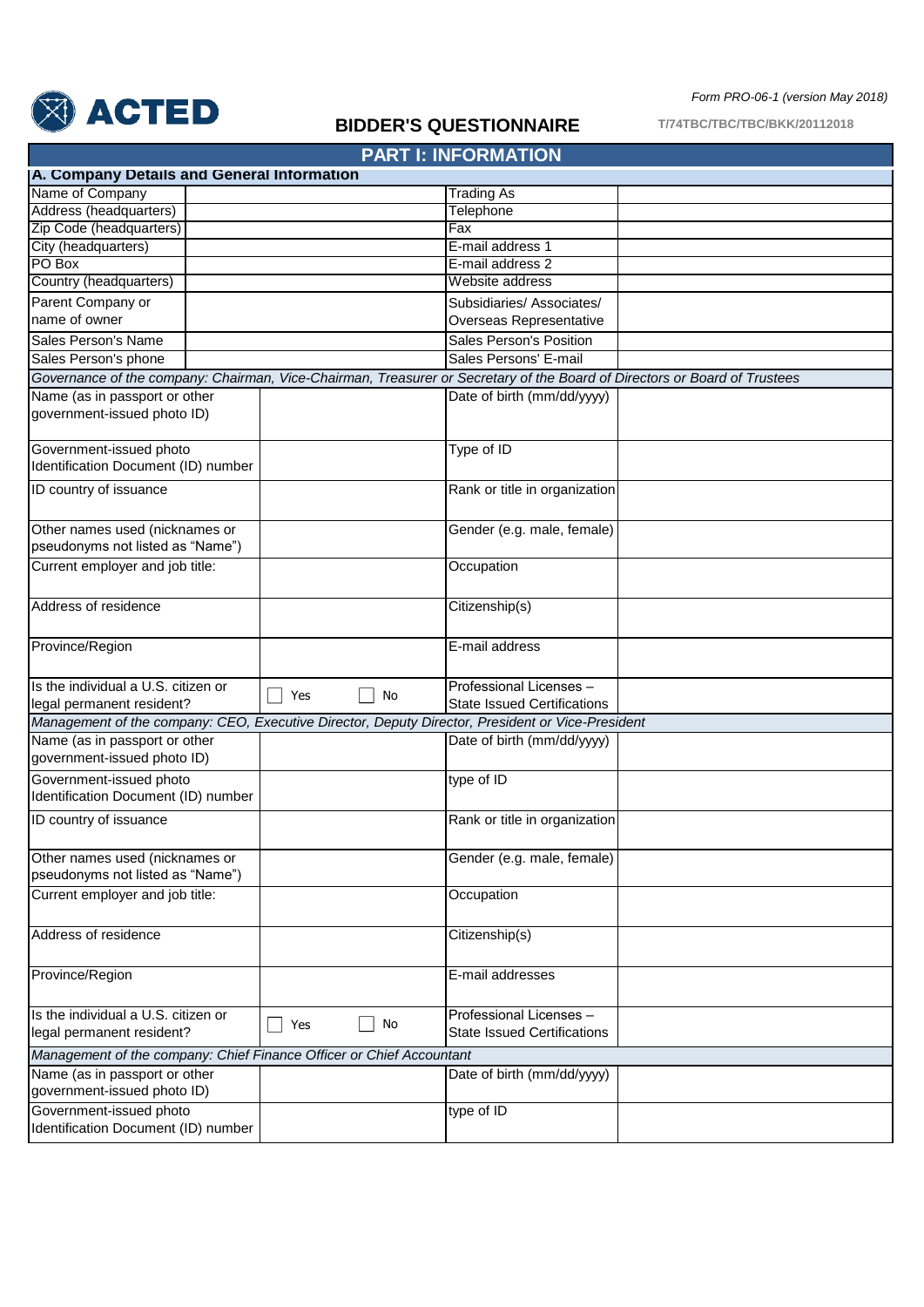| ID country of issuance                                                                       |                 |                    |              |                   | Rank or title in organization                                                                            |                                    |         |             |    |
|----------------------------------------------------------------------------------------------|-----------------|--------------------|--------------|-------------------|----------------------------------------------------------------------------------------------------------|------------------------------------|---------|-------------|----|
| Other names used (nicknames or<br>pseudonyms not listed as "Name")                           |                 |                    |              |                   | Gender (e.g. male, female)                                                                               |                                    |         |             |    |
| Current employer and job title:                                                              |                 |                    |              |                   | Occupation                                                                                               |                                    |         |             |    |
| Address of residence                                                                         |                 |                    |              |                   | Citizenship(s)                                                                                           |                                    |         |             |    |
| Province/Region                                                                              |                 |                    |              |                   | E-mail addresses                                                                                         |                                    |         |             |    |
| Is the individual a U.S. citizen or<br>legal permanent resident?                             |                 | Yes                | No           |                   | Professional Licenses -<br><b>State Issued Certifications</b>                                            |                                    |         |             |    |
| Company's staff & insurance                                                                  |                 |                    |              |                   |                                                                                                          |                                    |         |             |    |
| No. Full Time Employees:                                                                     |                 |                    |              |                   | Employee average work wage per hour:                                                                     |                                    |         |             |    |
| % of Men to Women:                                                                           |                 |                    |              |                   | Any employee(s) with relatives working with ACTED?                                                       |                                    |         | Yes         | No |
| No. of Children:                                                                             |                 |                    |              |                   | Legal minimum wage paid?                                                                                 |                                    |         | Yes         | No |
| In what capacity?                                                                            |                 |                    |              |                   | Paid vacations are offered?                                                                              |                                    |         | Yes         | No |
| What are their ages?                                                                         |                 |                    |              |                   | Are flexible working hours offered?                                                                      |                                    |         | Yes         | No |
| Name of insurance company:                                                                   |                 |                    |              |                   | Staff covered by health insurance?                                                                       |                                    |         | Yes         | No |
| Description of the Company                                                                   |                 |                    |              |                   |                                                                                                          |                                    |         |             |    |
| <b>Type of Business</b>                                                                      |                 | Manufacturing      |              |                   | Authorised Agent                                                                                         | Trader                             |         |             |    |
| (multiple choices                                                                            |                 | Consulting Company |              |                   | Other (Please Specify)                                                                                   |                                    |         |             |    |
| possible):<br><b>Sector of Business</b>                                                      |                 |                    |              |                   |                                                                                                          |                                    |         |             |    |
| (multiple choices                                                                            |                 | Goods/Supplies     |              |                   | Equipment                                                                                                | Works                              |         |             |    |
| possible):                                                                                   | <b>Services</b> |                    |              |                   | Other (Please Specify)                                                                                   |                                    |         |             |    |
| Year Established:                                                                            |                 |                    |              |                   | Country of registration:                                                                                 |                                    |         |             |    |
| Licence number:                                                                              |                 |                    |              |                   | Valid until:                                                                                             |                                    |         |             |    |
| Working languages:                                                                           |                 | English<br>Arabic  |              | French<br>Chinese | Spanish<br>Other (Please Specify)                                                                        |                                    | Russian |             |    |
| <b>Technical documents</b><br>available in:                                                  |                 | English<br>Arabic  |              | French<br>Chinese | Spanish<br>Other (Please Specify)                                                                        |                                    | Russian |             |    |
| <b>B. Financial Information</b>                                                              |                 |                    |              |                   |                                                                                                          |                                    |         |             |    |
| VAT Number:                                                                                  |                 |                    |              |                   | Tax Number:                                                                                              |                                    |         |             |    |
| Bank Name:                                                                                   |                 |                    |              |                   | <b>Bank Account Number:</b>                                                                              |                                    |         |             |    |
|                                                                                              |                 |                    |              |                   |                                                                                                          |                                    |         |             |    |
| <b>Bank Address:</b>                                                                         |                 |                    |              |                   | Account Name:                                                                                            |                                    |         |             |    |
| Swift/BIC number:                                                                            |                 |                    |              |                   | <b>Standard Payment Terms:</b>                                                                           | Yes                                | No      |             |    |
| Has the company been audited in the last 3 years?                                            |                 |                    |              |                   |                                                                                                          |                                    |         |             |    |
| Please attach a copy of the company's most recent Annual or Audited Financial Report         |                 |                    |              |                   | Attached                                                                                                 |                                    |         |             |    |
| Annual Value of Total Sales for the last 3 Years:                                            |                 |                    |              |                   |                                                                                                          |                                    |         |             |    |
| Year:                                                                                        | USD:            |                    | Year:        |                   | USD:                                                                                                     | Year:                              | USD:    |             |    |
| Annual Value of Export Sales for the last 3 years                                            |                 |                    |              |                   |                                                                                                          |                                    |         |             |    |
| Year:                                                                                        | USD:            |                    | Year:        |                   | USD:                                                                                                     | Year:                              | USD:    |             |    |
| <b>C.</b> Experience                                                                         |                 |                    |              |                   |                                                                                                          |                                    |         |             |    |
|                                                                                              |                 |                    |              |                   | Company's recent business with ACTED and/or other International Aid Agencies or United Nations Agencies: |                                    |         |             |    |
| Organisation                                                                                 | Contact person  |                    | Phone/E-mail |                   | Goods/Works/Services                                                                                     | Value (USD)                        | Year    | Destination |    |
| 1                                                                                            |                 |                    |              |                   |                                                                                                          |                                    |         |             |    |
| 2                                                                                            |                 |                    |              |                   |                                                                                                          |                                    |         |             |    |
|                                                                                              |                 |                    |              |                   |                                                                                                          |                                    |         |             |    |
| 3                                                                                            |                 |                    |              |                   |                                                                                                          |                                    |         |             |    |
| 4                                                                                            |                 |                    |              |                   |                                                                                                          |                                    |         |             |    |
| 5                                                                                            |                 |                    |              |                   |                                                                                                          |                                    |         |             |    |
| What is your company's main area of expertise?                                               |                 |                    |              |                   |                                                                                                          |                                    |         |             |    |
|                                                                                              |                 |                    |              |                   |                                                                                                          |                                    |         |             |    |
| What is your company's business coverage area?                                               |                 |                    |              |                   | National                                                                                                 | Restricted to (specify locations): |         |             |    |
| To which countries has your company exported and/or<br>managed projects in the last 3 years? |                 |                    |              |                   |                                                                                                          |                                    |         |             |    |
|                                                                                              |                 |                    |              |                   |                                                                                                          |                                    |         |             |    |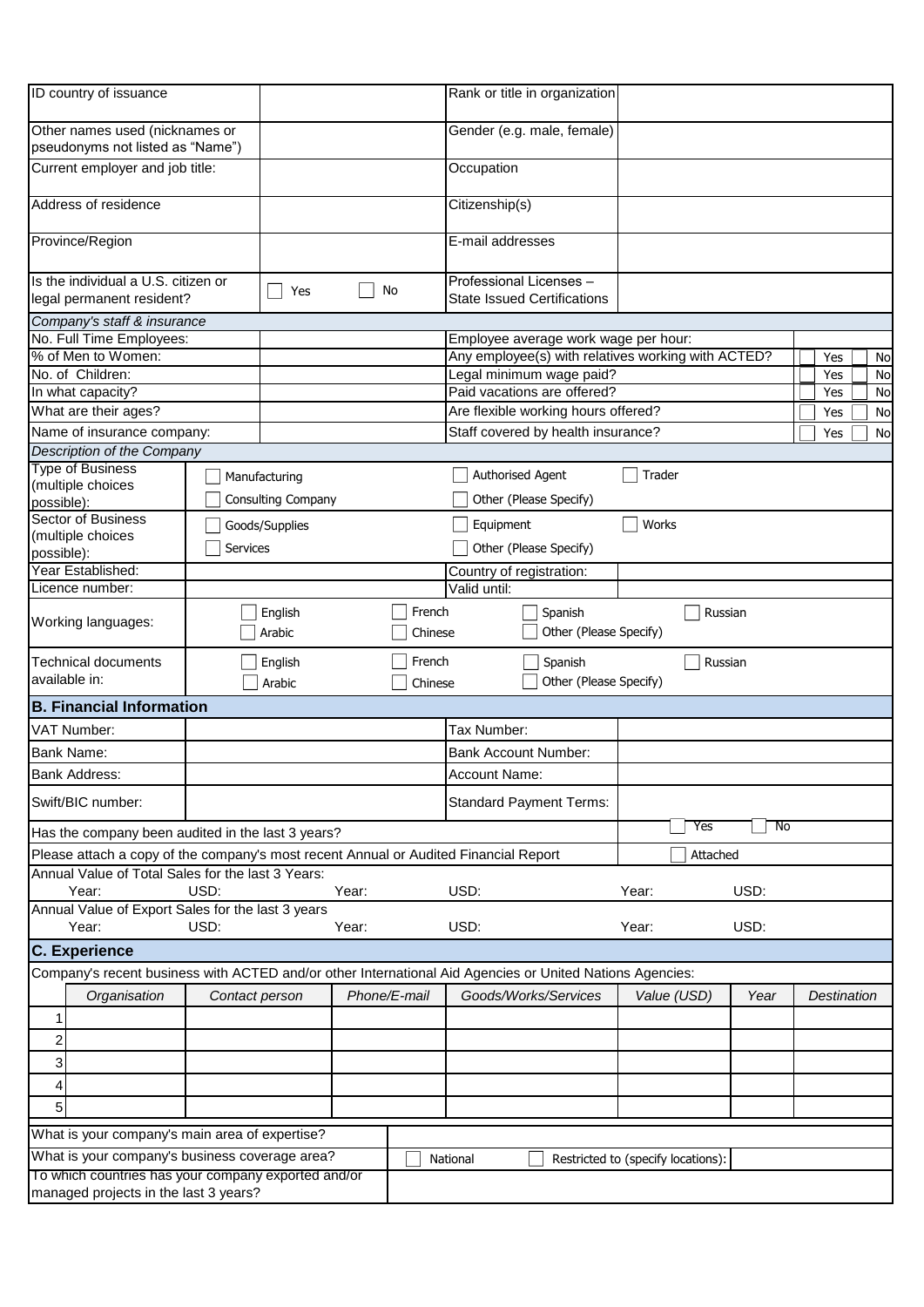| Provide any other information that demonstrates your                                                                                                                                                                                                       |  |  |     |  |          |          |
|------------------------------------------------------------------------------------------------------------------------------------------------------------------------------------------------------------------------------------------------------------|--|--|-----|--|----------|----------|
| company's qualifications and experience (e.g awards)                                                                                                                                                                                                       |  |  |     |  |          |          |
| List any national or international Trade/Professional<br>Organisations of which your company is a member                                                                                                                                                   |  |  |     |  |          |          |
| <b>D. Technical Capability</b>                                                                                                                                                                                                                             |  |  |     |  |          |          |
| Type of Quality Assurance Certificate                                                                                                                                                                                                                      |  |  |     |  |          |          |
|                                                                                                                                                                                                                                                            |  |  |     |  | Attached |          |
| Type of Certification/Qualification Documents                                                                                                                                                                                                              |  |  |     |  | Attached |          |
| International Offices/Representation                                                                                                                                                                                                                       |  |  |     |  |          |          |
| List below up to 10 of the core Goods and/or Services your company sells:                                                                                                                                                                                  |  |  |     |  |          |          |
| 1)<br>6)<br>2)<br>7)                                                                                                                                                                                                                                       |  |  |     |  |          |          |
| 3)<br>8)                                                                                                                                                                                                                                                   |  |  |     |  |          |          |
| 9)<br>4)                                                                                                                                                                                                                                                   |  |  |     |  |          |          |
| 5)<br>10)                                                                                                                                                                                                                                                  |  |  |     |  |          |          |
| List the main assets of your company (trucks & heavy machines, heavy & valuable equipment, premises & warehouses, production sites etc.)                                                                                                                   |  |  |     |  |          |          |
| 1)<br>6)                                                                                                                                                                                                                                                   |  |  |     |  |          |          |
| 2)<br>7)                                                                                                                                                                                                                                                   |  |  |     |  |          |          |
| 3)<br>8)                                                                                                                                                                                                                                                   |  |  |     |  |          |          |
| 4)<br>9)<br>5)<br>10)                                                                                                                                                                                                                                      |  |  |     |  |          |          |
| <b>E. Miscellaneous</b>                                                                                                                                                                                                                                    |  |  |     |  |          |          |
| Does your company have an Environmental Policy? (Yes/No)                                                                                                                                                                                                   |  |  | Yes |  | No       |          |
| Does your company have an Ethical Trading Policy? (Yes/No)                                                                                                                                                                                                 |  |  |     |  | No       |          |
| Yes<br>Does your company have an Anti-terrorist Policy? (Yes/No)                                                                                                                                                                                           |  |  |     |  |          | No       |
| Yes<br>Is your company compliant with the EU General Data Protection Regulation (or equivalent)? (Yes/No)                                                                                                                                                  |  |  |     |  |          |          |
| If you answered yes to the above two questions, please attach copies of your policy:                                                                                                                                                                       |  |  | Yes |  | No       |          |
|                                                                                                                                                                                                                                                            |  |  |     |  |          | Attached |
| Has your company ever been bankrupt, or is in the process of being wound up, having its affairs administered by the courts,<br>has entered into an arrangement with creditors, has suspended business activities, is the subject of proceedings concerning |  |  |     |  |          | Yes      |
| these matters, or is in any analogous situation arising from a similar procedure provided for in national law?                                                                                                                                             |  |  |     |  | No       |          |
| If you answered yes,                                                                                                                                                                                                                                       |  |  |     |  |          |          |
| please provide details:                                                                                                                                                                                                                                    |  |  |     |  |          |          |
| Has your company ever been convicted of an offence concerning its professional conduct by a judgment which as force of                                                                                                                                     |  |  |     |  |          | Yes      |
| res judicata?                                                                                                                                                                                                                                              |  |  |     |  | No       |          |
| If you answered yes,<br>please provide details:                                                                                                                                                                                                            |  |  |     |  |          |          |
| Has your company ever been guilty of grave professional misconduct proven by other means?                                                                                                                                                                  |  |  |     |  |          | Yes      |
|                                                                                                                                                                                                                                                            |  |  |     |  |          | No       |
| If you answered yes,                                                                                                                                                                                                                                       |  |  |     |  |          |          |
| please provide details:<br>Has your company ever not fulfilled its obligations relating to the payment of social security contributions, or the payment of                                                                                                 |  |  |     |  |          |          |
| taxes in accordance with the law of the country in which it is established, or with those of France, or those of the country                                                                                                                               |  |  |     |  |          | Yes      |
| where the contract is to be performed?                                                                                                                                                                                                                     |  |  |     |  | No       |          |
| If you answered yes,                                                                                                                                                                                                                                       |  |  |     |  |          |          |
| please provide details:                                                                                                                                                                                                                                    |  |  |     |  |          |          |
| Has your company ever been the subject of a judgement which has the force of res judicata for fraud, corruption,                                                                                                                                           |  |  |     |  |          | Yes      |
| involvement in a criminal organisation or any other illegal activity?                                                                                                                                                                                      |  |  |     |  | No       |          |
| If you answered yes,                                                                                                                                                                                                                                       |  |  |     |  |          |          |
| please provide details:                                                                                                                                                                                                                                    |  |  |     |  |          |          |
| Has your company ever been declared to be in serious breach of contract for failure to comply with its contractual                                                                                                                                         |  |  |     |  |          | Yes      |
|                                                                                                                                                                                                                                                            |  |  |     |  |          |          |
| obligations, following another procurement procedure or grant award procedure financed by a donor country?                                                                                                                                                 |  |  |     |  | No       |          |
| If you answered yes,<br>please provide details:                                                                                                                                                                                                            |  |  |     |  |          |          |